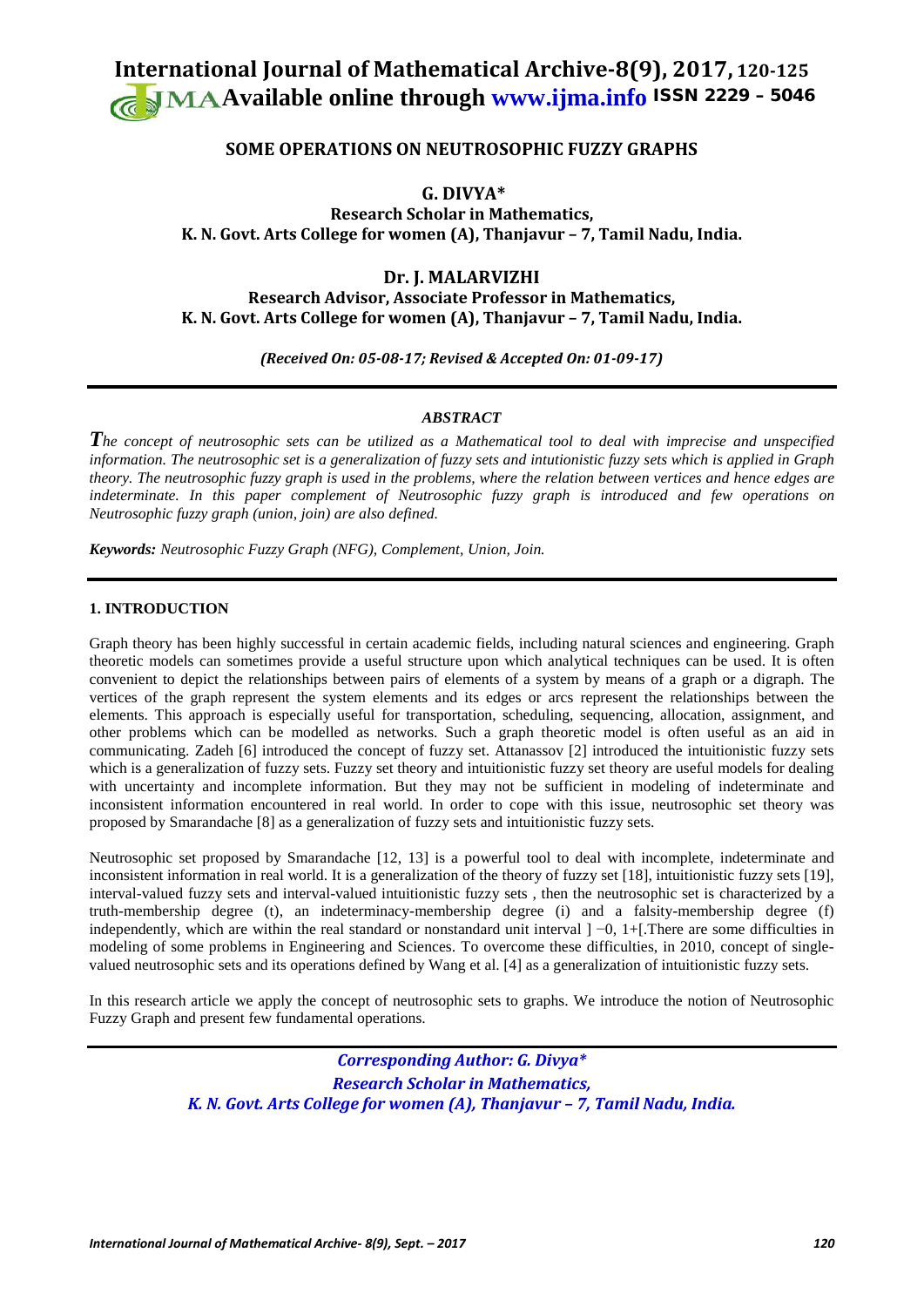#### **2. PRELIMINARIES**

**Definition 2.1:** Let X be a space of points with generic elements in X denoted by x; then the neutrosophic set A (NS A) is an object having the form

 $A = \{ \langle x : T_A(x), I_A(x), F_A(x) \rangle, x \in X \}$ where the functions T, I, F: X→]<sup>-</sup>0,1<sup>+</sup>[ define respectively a truth-membership function, an indeterminacy-membership function, and a falsity-membership function of the element  $x \in X$  to the set A with the condition  $-0 \le T_A(x) + I_A(x) + F_A(x) \le 3^+$ 

The functions  $T_A(x)$ ,  $I_A(x)$  and  $F_A(x)$  are real standard or nonstandard subsets of] -0, 1<sup>+</sup>[.

**Definition 2.2:** A fuzzy graph is a pair of functions  $G = (σ, μ)$  where  $σ$  is a fuzzy subset of a non empty set V and is a symmetric fuzzy relation on σ. i.e σ : V → [ 0,1] and μ: VxV → [0,1] such that  $\mu(uv) \leq \sigma(u) \wedge \sigma(v)$  for all u, v E V where uv denotes the edge between u and v and  $\sigma(u) \wedge \sigma(v)$  denotes the minimum of  $\sigma(u)$  and  $\sigma(v)$ .  $\sigma$  is called the fuzzy vertex set of V and is called the fuzzy edge set of E.



**Definition 2.3:** The fuzzy subgraph  $H = (\tau, \rho)$  is called a fuzzy subgraph of  $G = (\sigma, \mu)$ 

If  $\tau(u) \leq \sigma(u)$  for all  $u \in V$  and  $\rho(u, v) \leq \mu(u, v)$  for all  $u, v \in V$ .

**Definition 2.4:** An intuitionistic fuzzy graph (IFG) is of the form  $G = (V, E)$  where

(i)  $V = \{v_1, v_2, \dots, v_n\}$  such that  $\mu_1: V \rightarrow [0,1]$  and  $\gamma_1: V \rightarrow [0,1]$  denote the degree of membership and nonmembership of the element  $v_i \in V$ respectively and

 $0 \leq \mu_1(v_i) + \gamma_1(v_i) \leq 1$  for every  $v_i \in V$ , ( i = 1, 2, .n ), (ii)  $E \subseteq V \times V$  where  $\mu_2 : V \times V \rightarrow [0,1]$  and  $\gamma_2 : V \times V \rightarrow [0,1]$  are such that

 $\mu_2(v_i, v_j) \leq \mu_1(v_i) \cdot \mu_1(v_j)$ 

 $\gamma_2(v_i, v_i) \leq \gamma_1(v_i) \cdot \gamma_1(v_i)$ 

and 
$$
0 \le \mu_2(v_i, v_j) + \gamma_2(v_i, v_j) \le 1
$$

for every  $(v_i, v_j) \in E$ , where  $\cdot$  means the ordinary multiplication.



#### **3. NEUTROSOPHIC FUZZY GRAPHS**

Throughout this paper we denote  $G = (V, E)$  a crisp graph,  $N_G = (A, B)$  a neutrosophic fuzzy graph of Graph G.

**Definition 3.1:** Let X be a space of points with generic elements in X denoted by x. A neutrosophic fuzzy set A (NFS A) is characterized by truth-membership function  $T_A(x)$ , an indeterminacy-membership function  $I_A(x)$ , and a falsity-membership function  $F_A(x)$ . For each point x in X

 $T_{\Delta}(x)$ ,  $I_{\Delta}(x)$ ,  $F_{\Delta}(x) \in [0, 1]$ .

A NFS A can be written as  $A = \{ \langle x, T_A(x), I_A(x), F_A(x) \rangle, x \in X \}$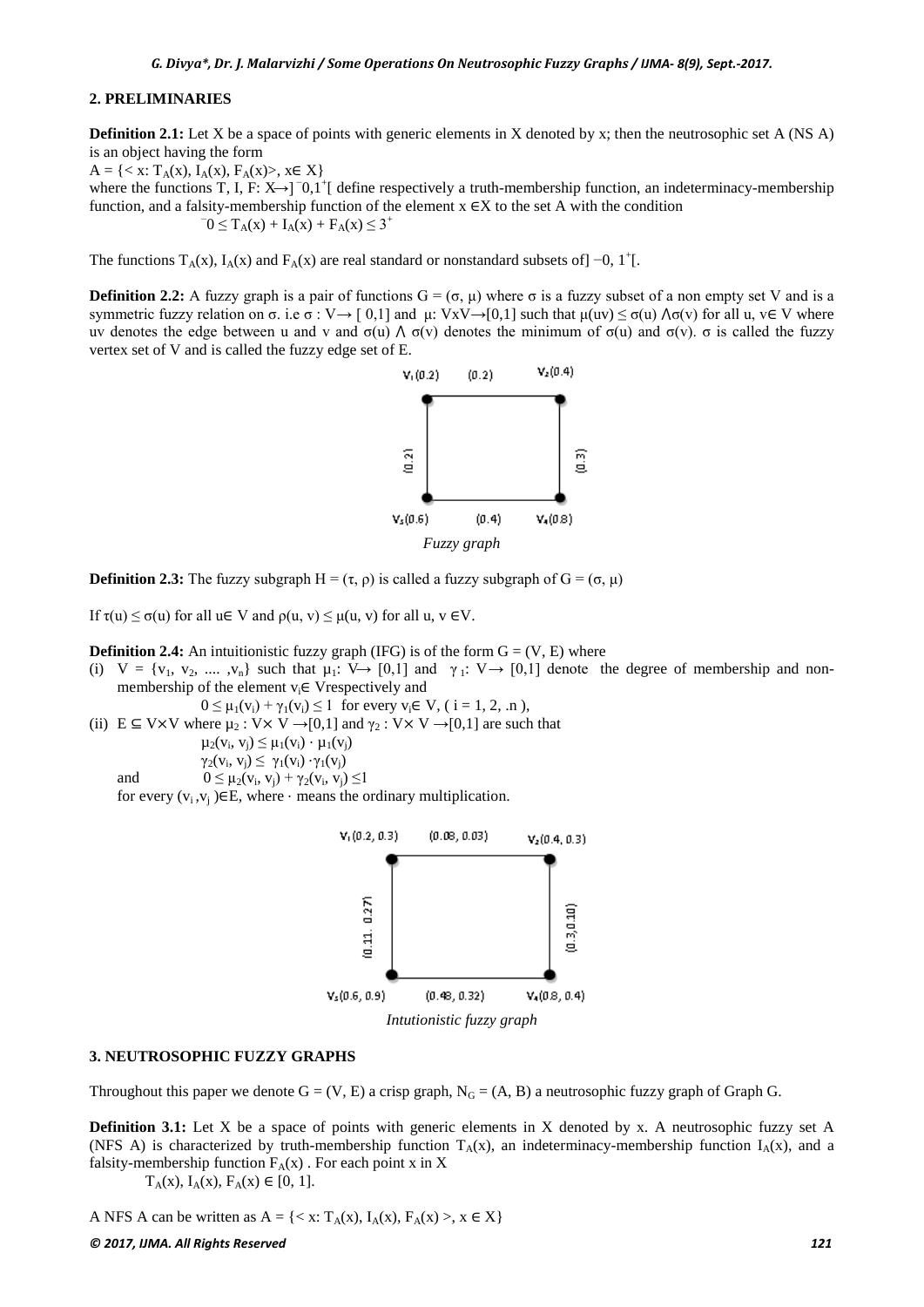**Definition 3.2:** Let A=  $(T_A, I_A, F_A)$  and B =  $(T_B, I_B, F_B)$  be neutrosophic fuzzy sets on a set X. If A =  $(T_A, I_A, F_A)$  is a aneutrosophic fuzzy relation on a set X, then  $A = (T_A, I_A, F_A)$  is called a neutrosophic fuzzy relation on  $B = (T_B, I_B, F_B)$ if

 $T_B(x, y) \leq T_A(x) \cdot T_A(y)$  $I_B(x, y) \leq I_A(x) \cdot I_A(y)$  $F_B(x, y) \le F_A(x) \cdot F_A(y)$  for all x, y  $\in X$  where  $\cdot$  means the ordinary multiplication

**Definition 3.3:** A neutrosophic fuzzy graph (NF-graph) with underlying set V is defined to be a pair  $N_G = (A, B)$  where

- 1. The functions  $T_A: V \rightarrow [0, 1], I_A: V \rightarrow [0, 1]$  and  $F_A: V \rightarrow [0, 1]$  denote the degree of truth-membership, degree of indeterminacy-membership and falsity-membership of the element  $v_i \in V$ , respectively, and  $0 \le T_A(v_i) + I_A(v_i) + F_A(v_i) \le 3$  (1)
- 2. E ⊆V x V where, functions  $T_B$ : V x V → [0, 1],  $I_B$ : V x V → [0, 1] and  $F_B$ : V x V → [0, 1] are defined by  $T_B(v_i, v_j) \le T_A(v_i) \cdot T_A(v_j)$ <br>  $I_B(v_i, v_i) \le I_A(v_i) \cdot I_A(v_j)$  (2)  $I_B(v_i, v_j) \le I_A(v_i) \cdot I_A(v_j)$ <br>  $F_B(v_i, v_i) \le F_A(v_i) \cdot F_A(v_i)$  (4)  $F_B(v_i, v_j) \le F_A(v_i) \cdot F_A(v_j)$  (4)

for all v<sub>i</sub>, v<sub>j</sub>∈ V where ⋅ means the ordinary multiplication Denotes the degree of truth–membership, indeterminacy– membership and falsity-membership of the edge  $(v_i, v_j) \in E$  respectively, where

 $0 \le T_B(v_i, v_j) + I_B(v_i, v_j) + F_B(v_i, v_j) \le 3$  (5)

for all  $(v_i, v_j) \in E$  ( i, j = 1,2,.....,n)



We call "A" the neutrosophic fuzzy vertex set of V, "B" the neutrosophic fuzzy edge set of E, respectively.

#### **Notation:**

- μ, λ, γ denote the truth membership value, indeterminancy membership value and falsity membership value respectively
- $\bullet$   $(v_i, \mu_i, \lambda_i, \gamma_i)$  denotes the degree of truth membership, indeterminancy membership and falsity membership of the vertex  $V_i$ .
- $\bullet$   $(e_{ij}, \mu'_{ij}, \lambda'_{ij}, \gamma'_{ij})$  denotes the degree of truth membership, indeterminancy membership and falsity membership of the edge e<sub>ii</sub>.

#### **Note 3.4:**

- (i) When  $\mu'_{ij} = \lambda'_{ij} = \gamma'_{ij} = 0$ , for some i and j, then there is no edge between  $v_i$  and  $v_j$ . Otherwise there exists edge between  $v_i$  and  $v_i$ .
- (ii) If one of the inequalities (1) or (2) or (3) or (4) or (5) is not satisfied, then G is not a NFG**.**

**Definition 3.5:** A NF-graph N<sub>H</sub> = (A', B') of H = (V', E') is partial NF-subgraph of NF-graph N<sub>G</sub> = (A,B) of G = (V, E) if

- (i)  $V' \subseteq V$ , where  $T_A'(v_i) \leq T_A(v_i)$ ,  $I_A'(v_i) \leq I_A(v_i)$ ,  $F_A'(v_i) \leq F_A(v_i)$  for all  $v_i \in V'$ .
- (ii)  $E' \subseteq E$ , where  $T_B'(v_i, v_j) \leq T_B(v_i, v_j)$ ,  $I_B'(v_i, v_j) \leq I_B(v_i, v_j)$ ,  $F_B'(v_i, v_j) \leq F_B(v_i, v_j)$  for all  $(v_i, v_j) \in E'$

## **Definition 3.6:** A NF-graph N<sub>H</sub> = (A', B') of H = (V', E') is NF-subgraph of NF-graph N<sub>G</sub> = (A,B)of G = (V, E) if

- (i)  $V' \subseteq V$ , where  $T_A'(v_i) = T_A(v_i)$ ,  $I_A'(v_i) = I_A(v_i)$ ,  $F_A'(v_i) = F_A(v_i)$  for all  $v_i \in V'$ .
- (i)  $E' \subseteq E$ , where  $T_B'(v_i, v_i) = T_B(v_i, v_i)$ ,  $I_B'(v_i, v_i) = I_B(v_i, v_i)$ ,  $F_B'(v_i, v_i) = F_B(v_i, v_i)$  for all  $(v_i, v_i) \in E'$

**Definition 3.7:** A neutrosophic fuzzy graph  $N_G = (A, B)$  is called complete if

 $T_B(v_i, v_i) = T_A(v_i) \cdot T_A(v_i)$  $I_B(v_i, v_i) = I_A(v_i) \cdot I_A(v_i)$  $F_B(v_i, v_j) = F_A(v_i) \cdot F_A(v_j)$  for all  $v_i, v_j \in V$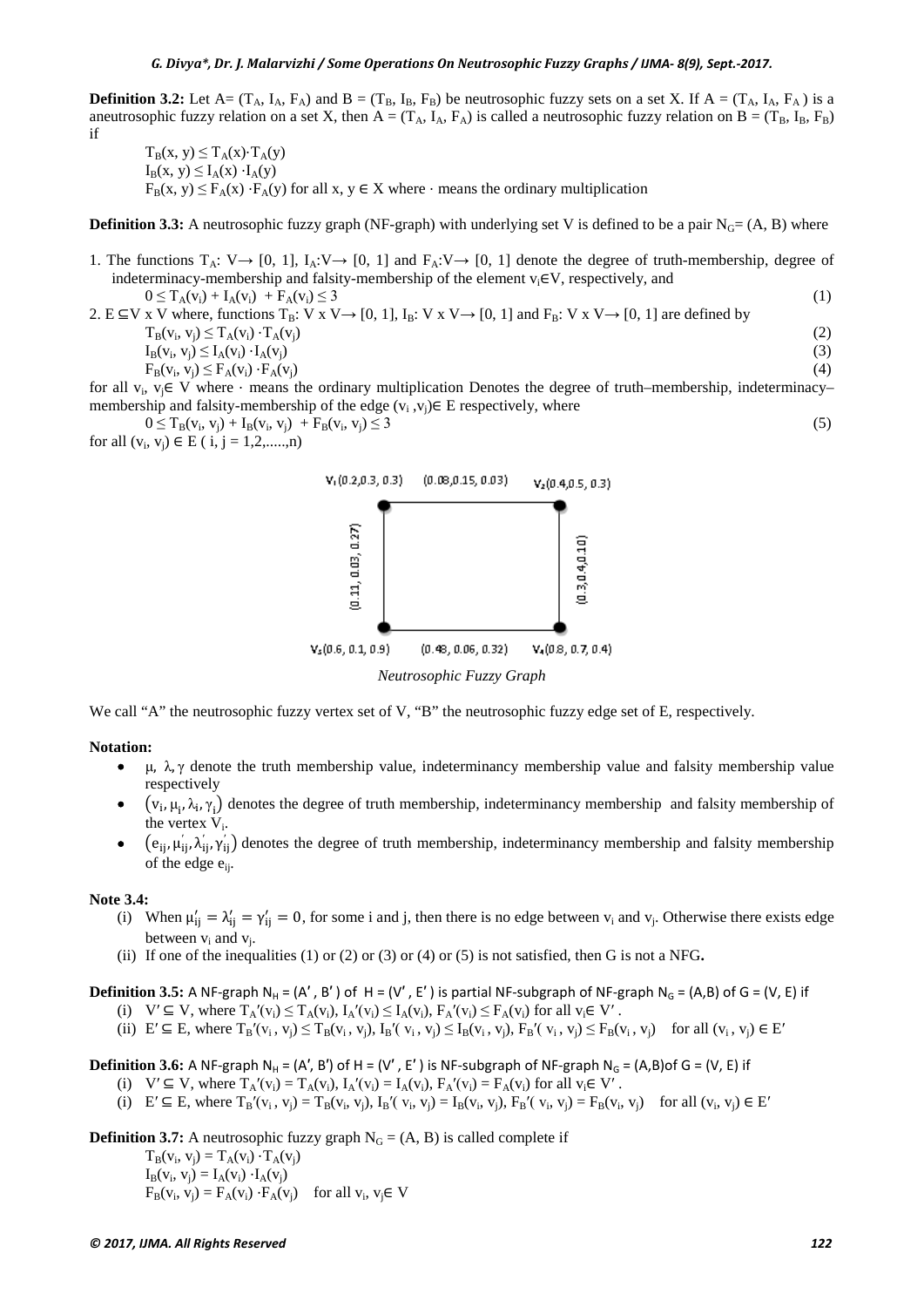**Definition 3.8:** The complement of an NFG N<sub>G</sub> = (A, B) is a NFG,  $\overline{N_G} = (\overline{A}, \overline{B})$ , where



**Note:** We can easily verify that  $\overline{N_G} = N_G$ .

## **4. OPERATIONS ON NEUTROSOPHIC FUZZY GRAPH**

**Definition 4.1:** Let G1 = (V1, E1) and G2=(V2, E2) be two graphs,  $N_{GI} = (A_1, B_1)$  and  $N_{G2} = (A_2, B_2)$  be the neutrosophic fuzzy graphs of the crisp graphs G1 and G2 respectively with V<sub>1</sub>∩ V<sub>2</sub> =  $\phi$ . G = G1 ∪ G2 = (V1 ∪V2, E1 ∪ E2) be the union of G1 and G2.

The union of NFGs N<sub>G1</sub> and N<sub>G2</sub> is a NFG defined by

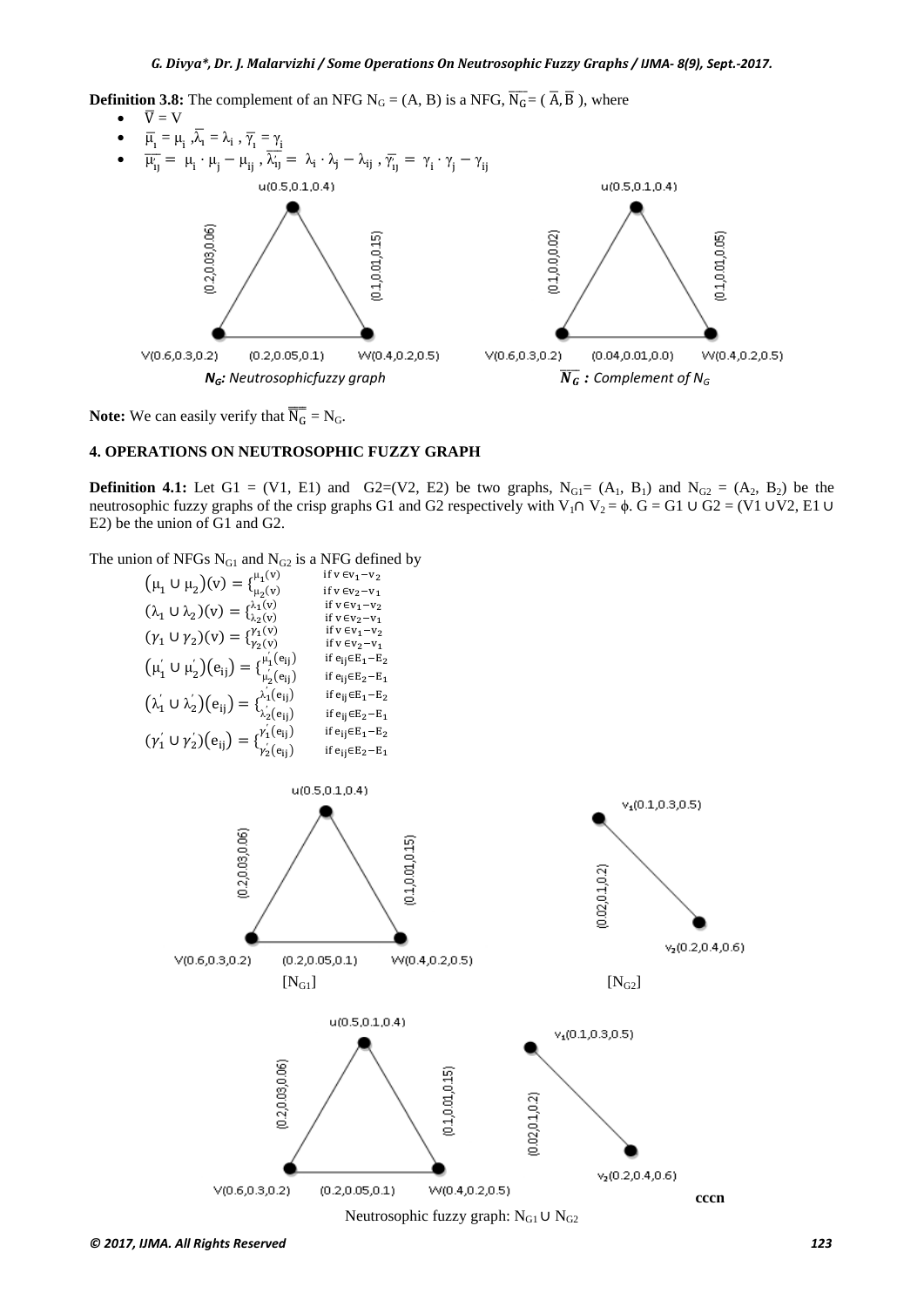**Definition 4.2:** Let G1 = (V1, E1) and G2 = (V2, E2) be two graphs,  $N_{G1} = (A_1, B_1)$  and  $N_{G2} = (A_2, B_2)$  be the neutrosophic fuzzy graphs of the crisp graphs G1 and G2 respectively with V<sub>1</sub>∩ V<sub>2</sub> =  $\phi$ . G = G1  $\oplus$  G2 = (V1 ∪V2, E1 ∪ E2 ∪ E′) be the join of G1 and G2.

The join of NFGs  $N_{G1}$  and  $N_{G2}$  is a defined by

| $(\mu_1 \oplus \mu_2)(v) = (\mu_1 \cup \mu_2)(v)$                                 | if $v \in V_1 \cup V_2$      |
|-----------------------------------------------------------------------------------|------------------------------|
| $(\lambda_1 \oplus \lambda_2)(v) = (\lambda_1 \cup \lambda_2)(v)$                 | if $v \in V_1 \cup V_2$      |
| $(\gamma_1 \oplus \gamma_2)(v) = (\gamma_1 \cup \gamma_2)(v)$                     | if $v \in V_1 \cup V_2$      |
| $(\mu_1' \oplus \mu_2')(e_{ij}) = (\mu_1' \cup \mu_2')(e_{ij})$                   | if $e_{ij} \in E_1 \cup E_2$ |
| $(\mu'_1 \oplus \mu'_2)(e_{ij}) = (\mu_1(v_i) \cdot \mu_2(v_j))$                  | if $e_{ij} \in E'$           |
| $(\lambda'_1 \oplus \lambda'_2)(e_{ij}) = (\lambda'_1 \cup \lambda'_2)(e_{ij})$   | if $e_{ij} \in E_1 \cup E_2$ |
| $(\lambda'_1 \oplus \lambda'_2)(e_{ij}) = (\lambda_1(v_i) \cdot \lambda_2(v_j))$  | if $e_{ii} \in E'$           |
| $(\gamma_1' \oplus \gamma_2')$ $(e_{ij}) = (\gamma_1' \cup \gamma_2')$ $(e_{ij})$ | if $e_{ij} \in E_1 \cup E_2$ |
| $(\gamma_1' \oplus \gamma_2')(e_{ij}) = (\gamma_1(v_i) \cdot \gamma_2(v_j))$      | if $e_{ij} \in E'$           |
|                                                                                   |                              |



NFG:  $N_{G1} \oplus N_{G2}$ 

where,  $u_1 = (0.5, 0.1, 0.4), u_2 = (0.6, 0.3, 0.2), u_3 = (0.4, 0.2, 0.5), v_1 = (0.2, 0.3, 0.4),$  $v_2 = (0.3, 0.5, 0.7), e_1 = (0.2, 0.03, 0.06), e_2 = (0.1, 0.01, 0.15), e_3 = (0.2, 0.05, 0.1),$  $e_4 = (0.06, 0.10, 0.2), e_5 = (0.1, 0.03, 0.16), e_6 = (0.12, 0.09, 0.08), e_7 = (0.08, 0.05, 0.28),$  $e_8 = (0.15, 0.05, 0.28), e_9 = (0.18, 0.15, 0.14), e_{10} = (0.12, 0.10, 0.35)$